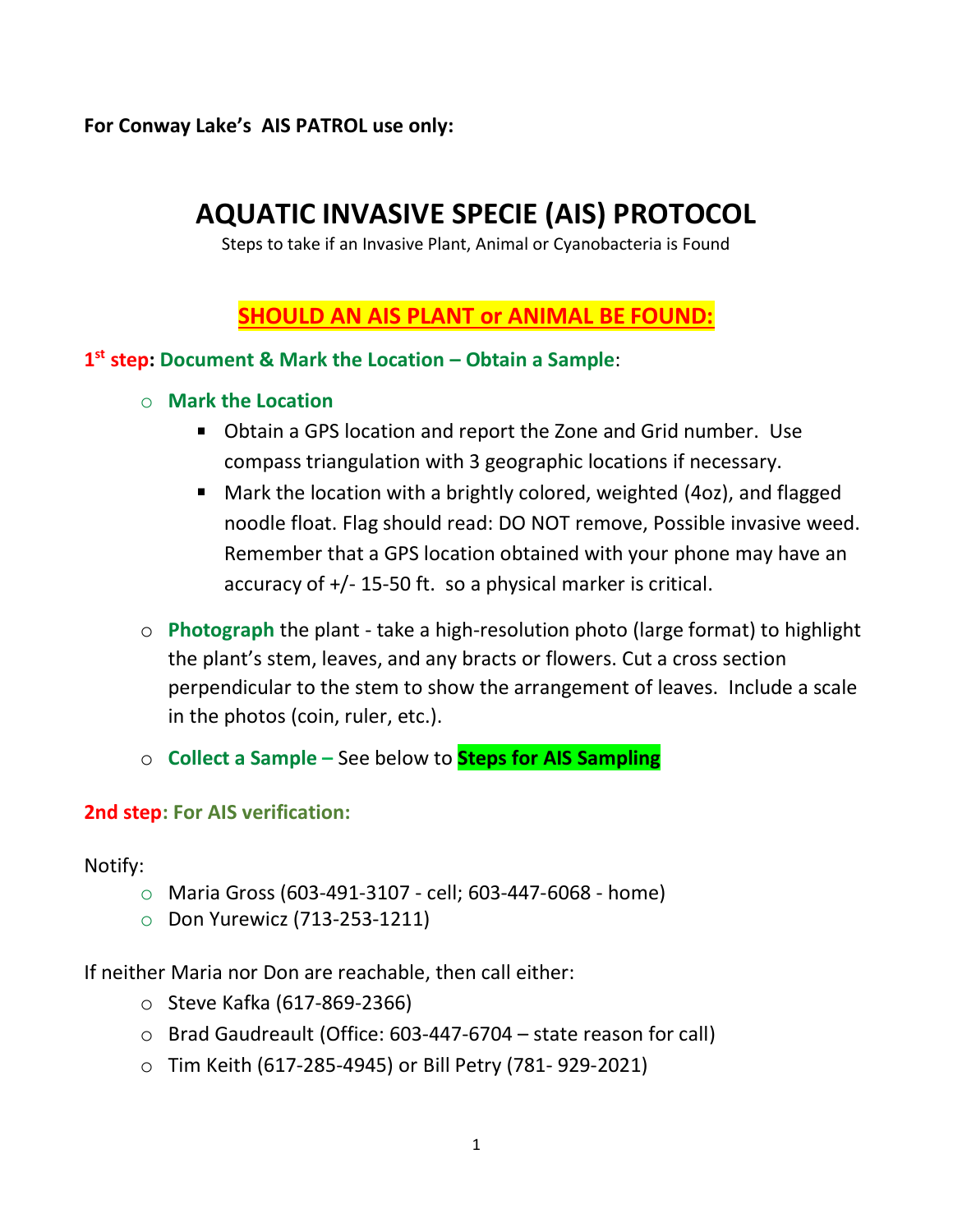### **3rd step: Definitive Identification**

- o Contact **Amy Smagula** of NH DES by Email with the AIS location and photos for her to identify**: [Amy.Smagula@des.nh.gove](mailto:Amy.Smagula@des.nh.gove)** (cell: **603-419-9325**).
- o If Amy requests samples then deliver or mail the specimen(s) immediately to: Amy Smagula, Exotic Species Program NH DES 29 Hazen Drive, Concord, NH 03301

*Please do not mail specimens on Thursdays or Fridays*. Specimens will decay quickly in the mail. If you collect this specimen late in the week, please refrigerate or keep on ice until you can mail it.

o **If she determines that the specimen is invasive, she** will arrive to inspect as soon as she is able. Her reputation to respond is renown to be very quick. She will confirm with the Conway Lake AIS Patrol contact and Cliff Cabral what **kind of AIS** was found. Discussions with strategies for its removal well be discussed among Amy, Cliff, and the CLCA board.

# **4th step: Notify Cliff Cabral**

- o Once the AIS is confirmed, notify Cliff Cabral (CLCA employed AIS diver and owner of New England Milfoil: [nemilfoil@gmail.com,](mailto:nemilfoil@gmail.com) cell **603-387-2425**.
- o Cliff will dive and determine the wider extent of the plant. He will help us to remark this area, as necessary, with additional buoys to restrict any boat activity and allow for unhindered investigation.
- o Amy might be able to bring NHDES buoys that she uses during AIS harvesting.

# **5th step: Notify Conway and Eaton Selectmen**

### **Conway Township** Contact Information

Website:<https://conwaynh.org/staff/> Phone: (603) 447-3811 - Dial 2 Board of Selectmen/Town Manager Email[:conway@conwaynh.org](mailto:conway@conwaynh.org)

### **Eaton Township** Contact Information

- **Phone:** (603) 447-2840
- **EMail:** [selectmen@eatonnh.org](mailto:selectmen@eatonnh.org)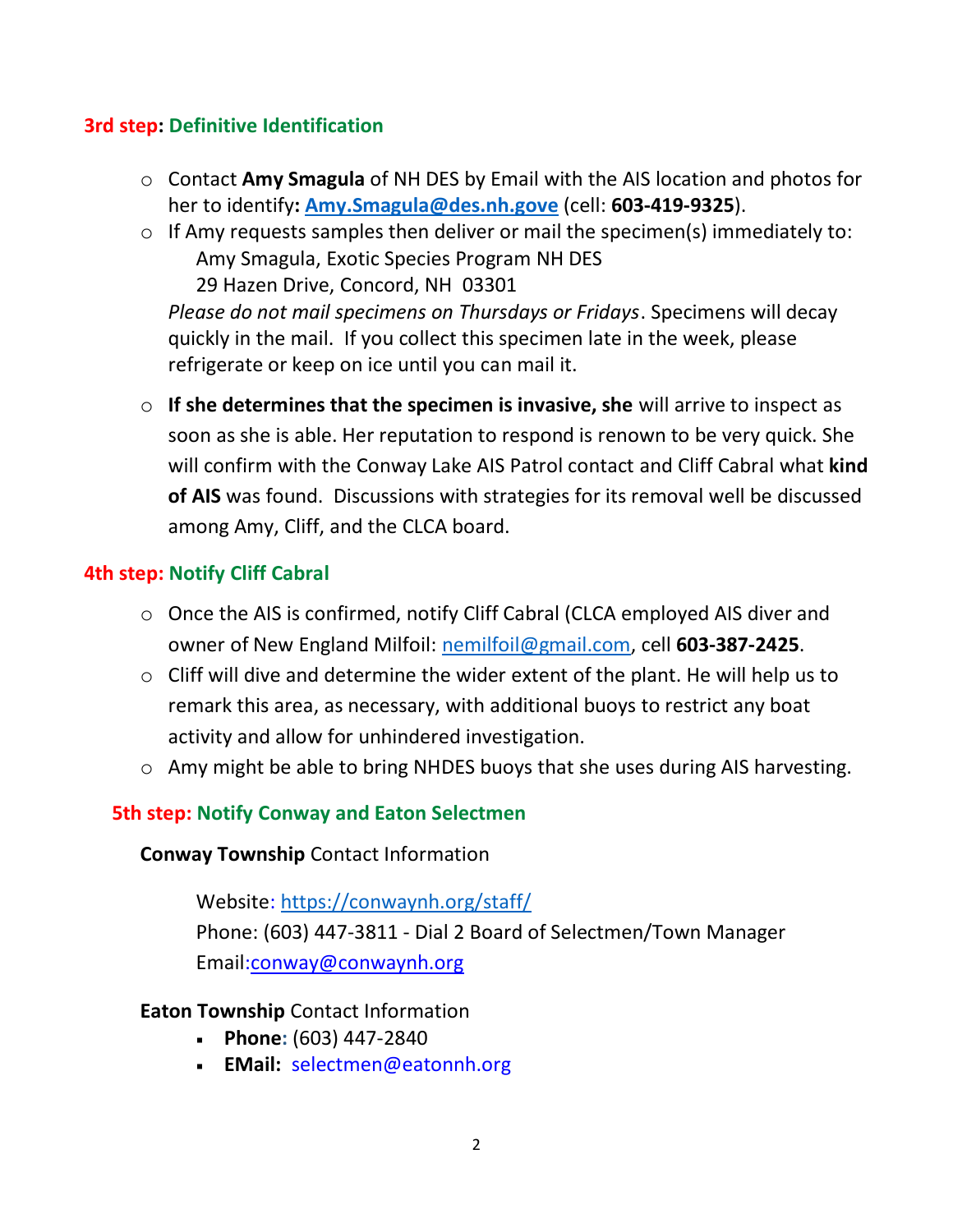# **Steps for AIS Sampling of Plants & Animals**

- 1. Collect a representative piece of the aquatic plant (full stem, leaves, flowers, or fruits if available)
- 2. Wrap the plant neatly in a moist (not dripping) paper towel.
- 3. Seal the specimen in a sturdy (ex: used for freezing) zip lock bag and label with:
	- **E** Name of waterbody and Town
	- **E** Date sample was collected.
	- **EX** Location of collection (GPS would be ideal, photo of shoreline with landmark AND, if

possible, leave your weighted noodle)

- **E** Program you are part of: VLAP, Weed Watcher, Lake Host or other (indicate what)
- $\boxtimes$  Your name + phone number + email
- **X** Comments

Please to be sure to include the information above – it will help NH DES to identify a location for the plant as well as how to contact you once the specimen is identified.

If needed, refer to NH DES WEBSITE for Exotic (Invasive) weeds and animals: [https://www.des.nh.gov/organization/divisions/water/wmb/exoticspecies/ind](https://www.des.nh.gov/organization/divisions/water/wmb/exoticspecies/index.htm) [ex.htm](https://www.des.nh.gov/organization/divisions/water/wmb/exoticspecies/index.htm)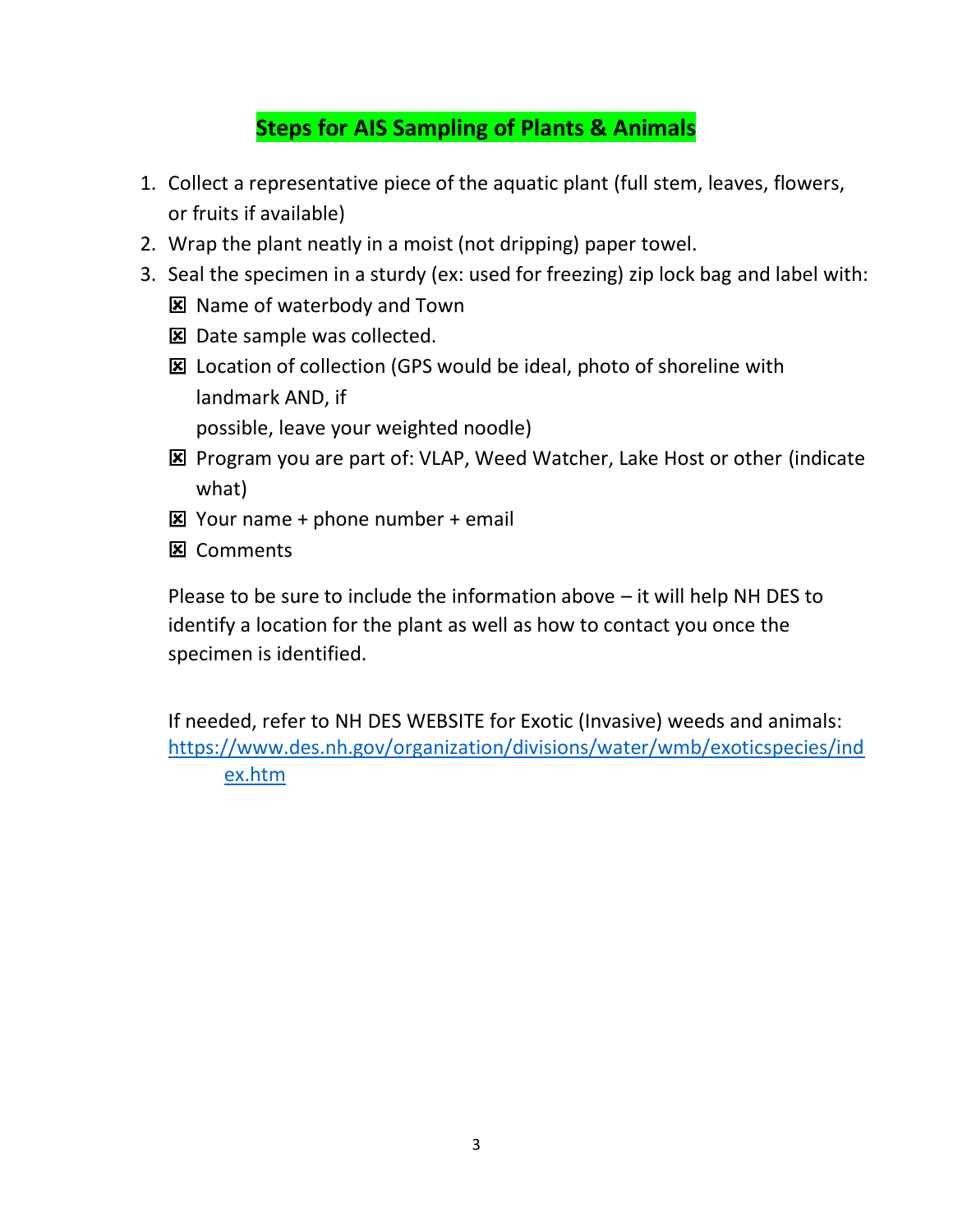# **SHOULD ANY FORM OF CYANOBACTERIA BE FOUND**

<https://nhlakes.org/wp-content/uploads/Session-I-E-Cyanobacteria-in-NHs-Lakes.pdf>

# **1 st step: Field ID of Suspected Cyanobacteria**

- o **Cyanobacteria** blooms can occur anywhere on the lake!
	- On beaches
	- At boat launches
	- Along inaccessible shorelines
	- In front of private residences
	- As patches around the lake surface
	- As thick mats
	- Attached to rocks or substrates.
	- **Deep within the water column**
	- **Shoreline accumulations can change rapidly.**
	- Weather, wind, and currents may shift accumulations.
	- Water disturbance from boats or other recreational activities can alter the conditions of the reported bloom sighting.
- o **Look Alikes**: The green stuff you see floating on the lake might not

be cyanobacteria! Here are a few identifiers:

- **If you see leaves or roots, or distinguishable parts, it is likely a tiny (and** harmless) aquatic plant like **duckweed**.
- If it is a stringy, silky substances that can be draped over a stick it is probably **filamentous green algae**.
- If it is yellow and almost "dusty" in texture, it might act like cyanobacteria, but it may be **tree pollen**.
- **If you are not sure then follow the protocol shown below.**

### **2nd step: Document & Mark the Location**

- o **Mark the Location**
	- Obtain a GPS location and report the Zone and Grid number. Use compass triangulation with 3 geographic locations if necessary.
	- Mark the location with a brightly colored, weighted (4oz), and flagged noodle float.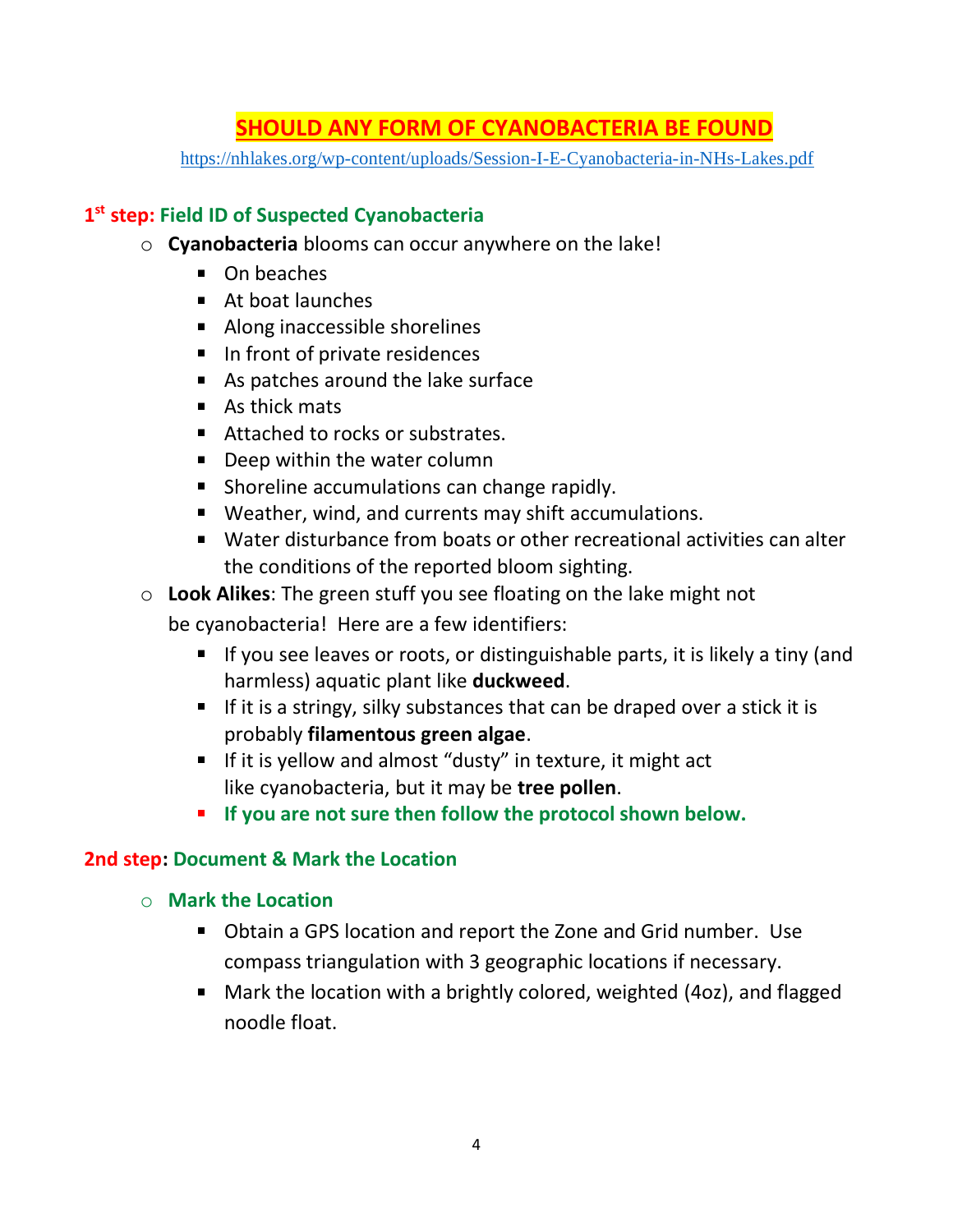o **Photograph** what is found - take a high-resolution photo (large format) to highlight the nature of the infestation (color, how extensive it seems, and its physical appearance).

### **3rd step**: **Cyanobacteria Notification**

First call either: (leave a message and move to the next on this phone tree)

Maria Gross (cell 603-491-3107, home 603-447-6068) Don Yurewicz (713-253-1211).

If neither Maria nor Don are reachable, then call: (leave a message and move to the next on this phone tree)

- o Steve Kafka (617-869-2366)
- o Brad Gaudreault (Office: 603-447-6704 state reason for call)
- o Tim Keith (617-285-4945) or Bill Petry (781- 929-2021)

# **4th step**: **Call and Email Amanda McQuaid** and **Copy Amy Smagula**

- o Call **Amanda McQuaid**, DES Coordinator of the Harmful Algal and Cyanobacterial Bloom Program …Tel #603-848-8094.
- o Email Amanda with photos and GPS location of suspected cyanobacteria. Include your contact information: [Amanda.McQuaid@des.nh.gov](mailto:Amanda.McQuaid@des.nh.gov)

### **5th step**: **Sample Collection**

- o As the toxicity of cyanobacteria found is unknown Amanda states that she **does not** want to encourage anyone to collect it. Best to take photos.
- o However, if a collection is to be done:
	- Do not use plastic bags.

**• Best to use a high-density plastic bottle (not like a soda bottle, but more** like a Nalgene bottle)

▪ A well cleaned jar would be good for any short-term transfer if it seals well and will not puncture.